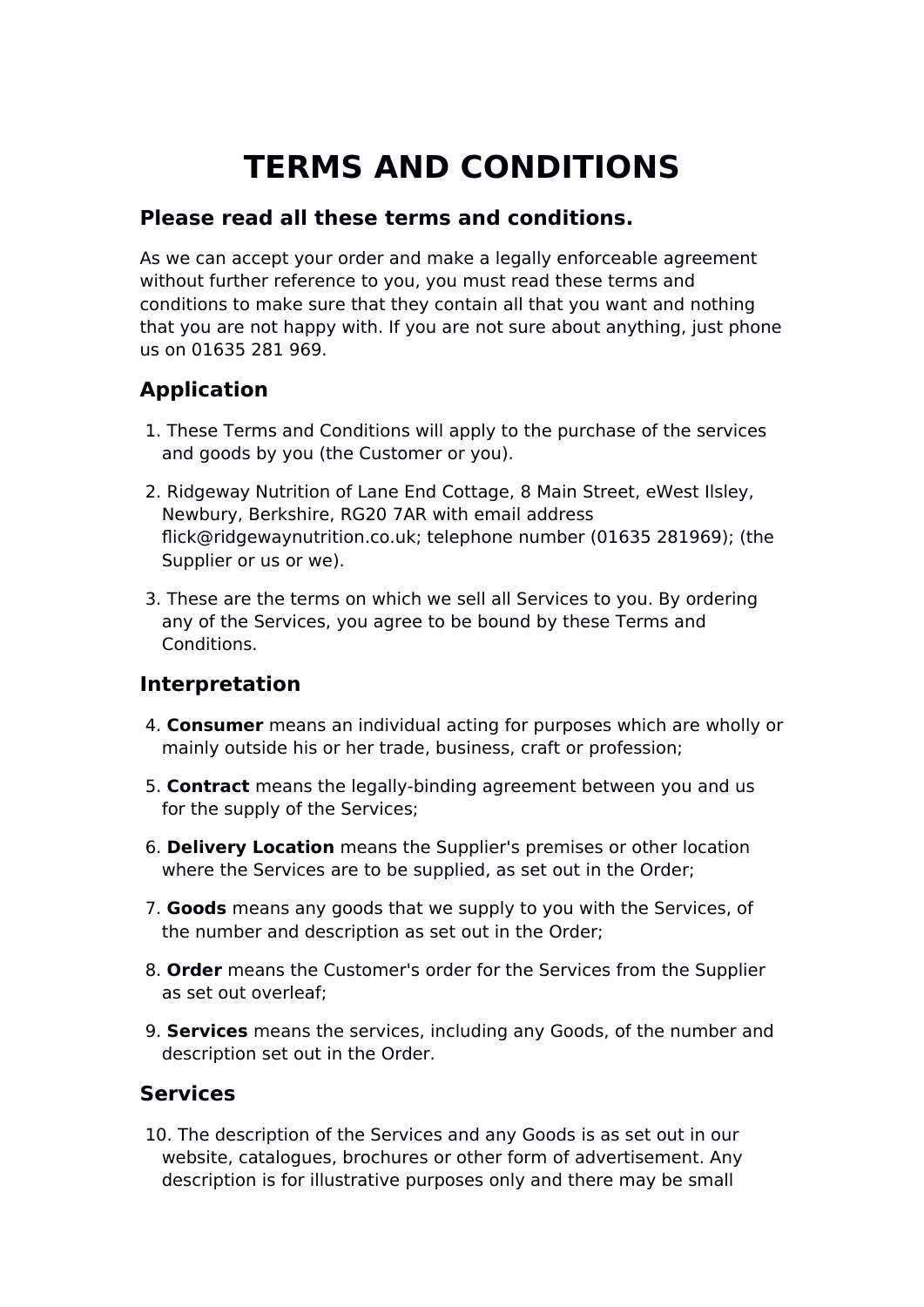discrepancies in size or colour of any Goods supplied.

- 11. In the case of Services and any Goods made to your special requirements, it is your responsibility to ensure that any information or specification you provide is accurate.
- 12. All Services are subject to availability.
- 13. We can make changes to the Services which are necessary to comply with any applicable law or safety requirement. We will notify you of these changes.

#### **Customer responsibilities**

- 14. You must co-operate with us in all matters relating to the Services, provide us and our authorised employees and representatives with access to any premises under your control as required, provide us with all information required to perform the Services and obtain any necessary licences and consents (unless otherwise agreed).
- 15. Failure to comply with the above is a Customer default which entitles us to suspend performance of the Services until you remedy it or if you fail to remedy it following our request, we can terminate the Contract with immediate effect on written notice to you.

#### **Basis of Sale**

- 16. The description of the Services and any Goods in our website, catalogues, brochures or other form of advertisement does not constitute a contractual offer to sell the Services or Goods.
- 17. When an Order has been made, we can reject it for any reason, although we will try to tell you the reason without delay.
- 18. A Contract will be formed for the Services ordered, only upon the Supplier sending an email to the Customer saying that the Order has been accepted or, if earlier, the Supplier's delivery of the Services to the Customer.
- 19. Any quotation or estimate of Fees (as defined below) is valid for a maximum period of 14 days from its date, unless we expressly withdraw it at an earlier time.
- 20. No variation of the Contract, whether about description of the Services, Fees or otherwise, can be made after it has been entered into unless the variation is agreed by the Customer and the Supplier in writing.
- 21. We intend that these Terms and Conditions apply only to a Contract entered into by you as a Consumer where we, the Supplier and you the Customer, enter the Contract at any of the Supplier's business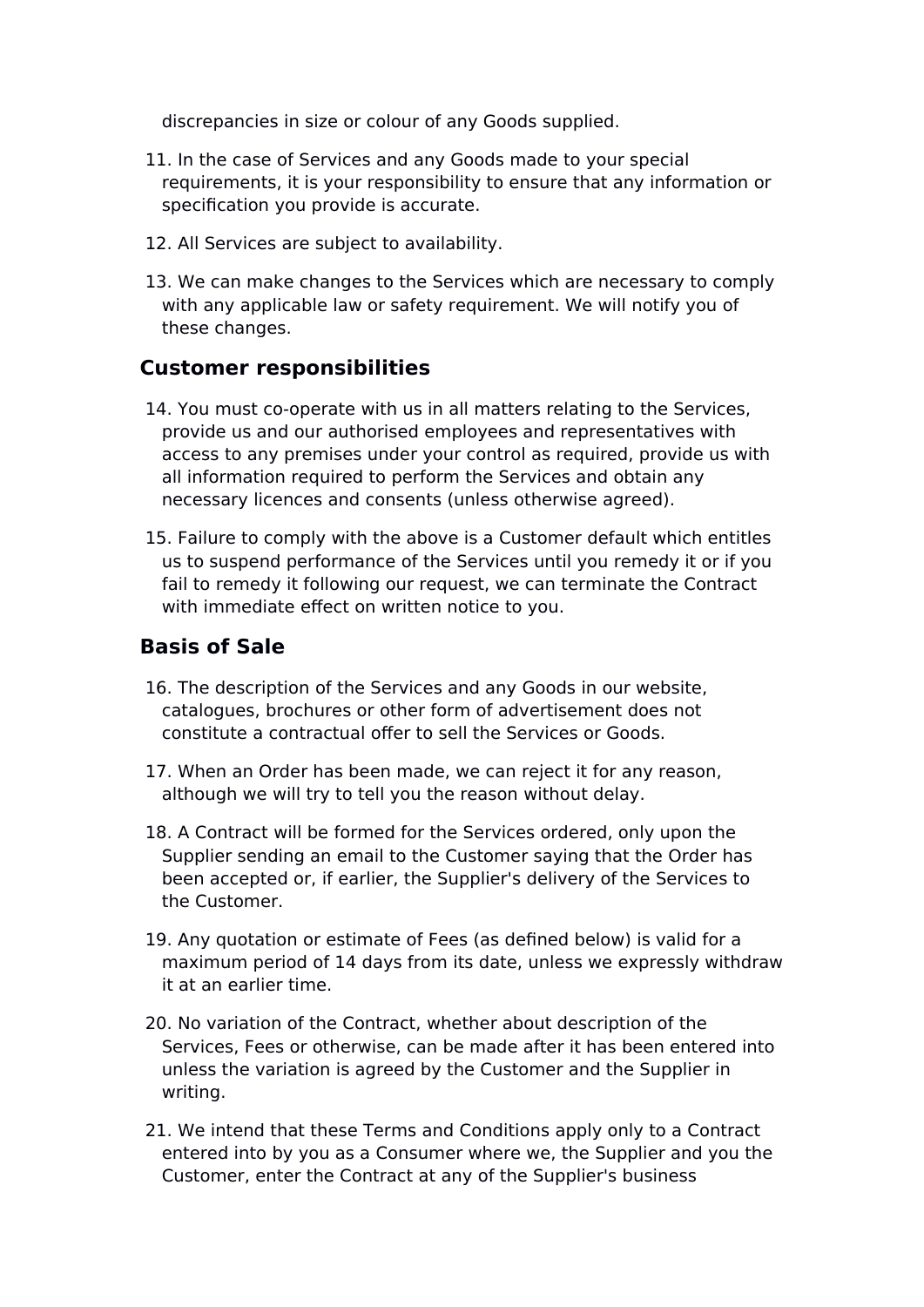premises, and where the Contract is not a contract (i) for which an ofer was made by the Customer in the Supplier's and the Customer's simultaneous physical presence away from those premises, or (ii) made immediately after the Customer was personally and individually addressed in the Supplier's and the Customer's simultaneous physical presence away from those premises. If this is not the case, you must tell us, so that we can provide you with a diferent contract with terms which are more appropriate to you and which might, in some way, be better for you, eg by giving cancellation rights pursuant to consumer protection law. Business premises means immovable retail premises where we carry on business on a permanent basis or, in the case of movable retail premises, on a usual basis.

#### **Fees and Payment**

- 22. The fees (Fees) for the Services, the price of any Goods (if not included in the Fees) and any additional delivery or other charges is that set out in our price list current at the date of the Order or such other price as we may agree in writing. Prices for Services may be calculated on a fixed fee or on a standard rate basis.
- 23. Fees and charges include VAT at the rate applicable at the time of the Order.
- 24. Payment for Services must be made at least 7 days in advance of delivery. You must pay in cash or by submitting your credit or debit card details with your Order and we can take payment immediately or otherwise before delivery of the Services.

#### **Delivery**

- 25. We will deliver the Services, including any Goods, to the Delivery Location by the time or within the agreed period or, failing any agreement:
	- a. in the case of Services, within a reasonable time: and
	- b. in the case of Goods, without undue delay and, in any event, not more than 30 calender days from the day on which the Contract is entered into.
- 26. In any case, regardless of events beyond our control, if we do not deliver the Services on time, you can require us to reduce the Fees or charges by an appropriate amount (including the right to receive a refund for anything already paid above the reduced amount). The amount of the reduction can, where appropriate, be up to the full amount of the Fees or charges.
- 27. In any case, regardless of events beyond our control, if we do not deliver the Goods on time, you can (in addition to any other remedies)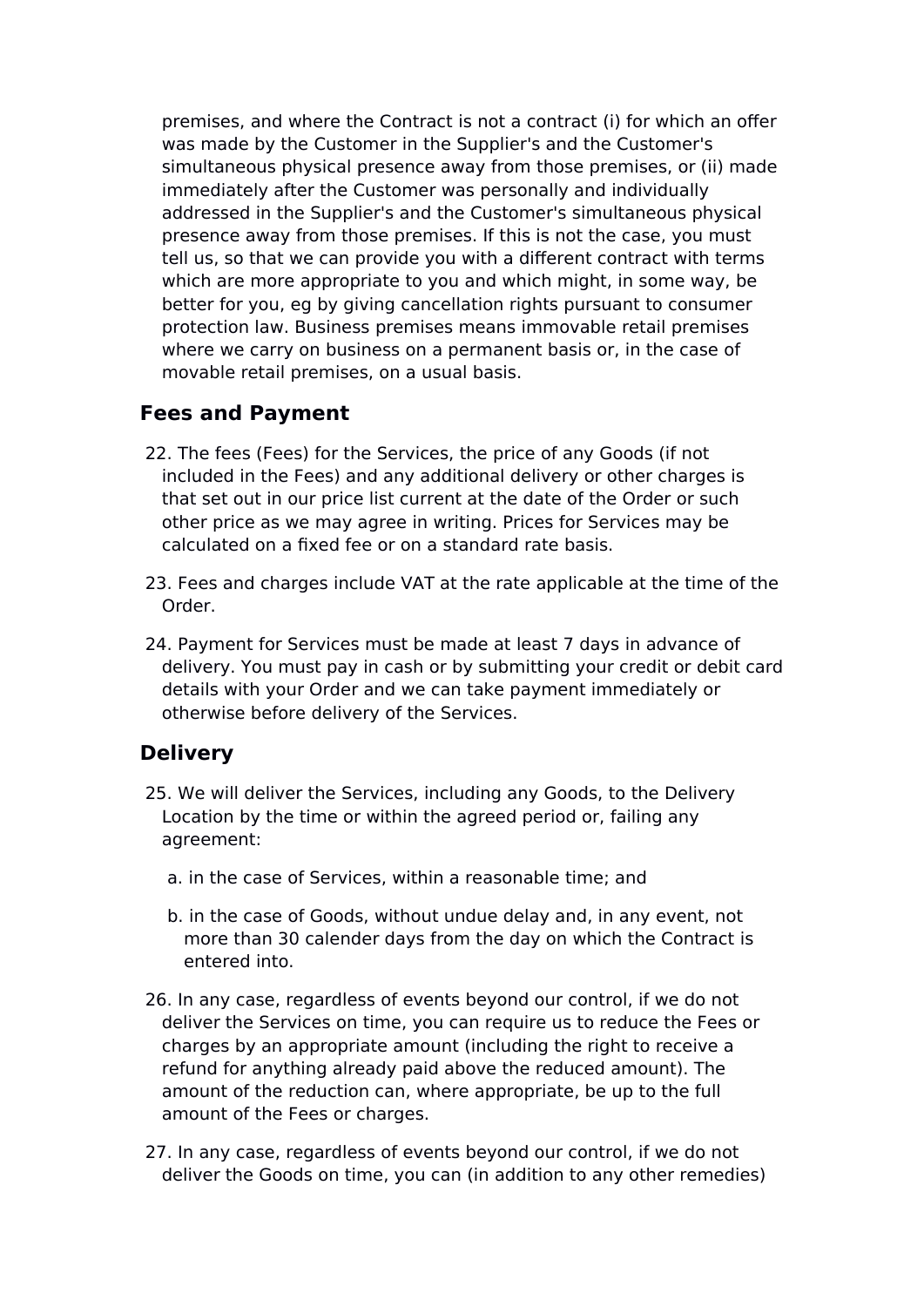treat the Contract at an end if:

- a. we have refused to deliver the Goods, or if delivery on time is essential taking into account all the relevant circumstances at the time the Contract was made, or you said to us before the Contract was made that delivery on time was essential; or
- b. after we have failed to deliver on time, you have specified a later period which is appropriate to the circumstances and we have not delivered within that period.
- 28. If you treat the Contract at an end, we will (in addition to other remedies) promptly return all payments made under the Contract.
- 29. If you were entitled to treat the Contract at an end, but do not do so, you are not prevented from cancelling the Order for any Goods or rejecting Goods that have been delivered and, if you do this, we will (in addition to other remedies) without delay return all payments made under the Contract for any such cancelled or rejected Goods. If the Goods have been delivered, you must return them or allow us to collect them from you and we will pay the costs of this.
- 30. If any Goods form a commercial unit (a unit is a commercial unit if division of the unit would materially impair the value of the goods or the character of the unit) you cannot cancel or reject the Order for some of those Goods without also cancelling or rejecting the Order for the rest of them.
- 31. We do not generally deliver to addresses outside England and Wales, Scotland, Northern Ireland, the Isle of Man and Channels Islands. If, however, we accept an Order for delivery outside that area, you may need to pay import duties or other taxes, as we will not pay them.
- 32. You agree we may deliver the Goods in instalments if we sufer a shortage of stock or other genuine and fair reason, subject to the above provisions and provided you are not liable for extra charges.
- 33. If you or your nominee fail, through no fault of ours, to take delivery of the Services at the Delivery Location, we may charge the reasonable costs of storing and redelivering them.
- 34. The Goods will become your responsibility from the completion of delivery or Customer collection. You must, if reasonably practicable, examine the Goods before accepting them.

#### **Risk and Title**

- 35. Risk of damage to, or loss of, any Goods will pass to you when the Goods are delivered to you.
- 36. You do not own the Goods until we have received payment in full. If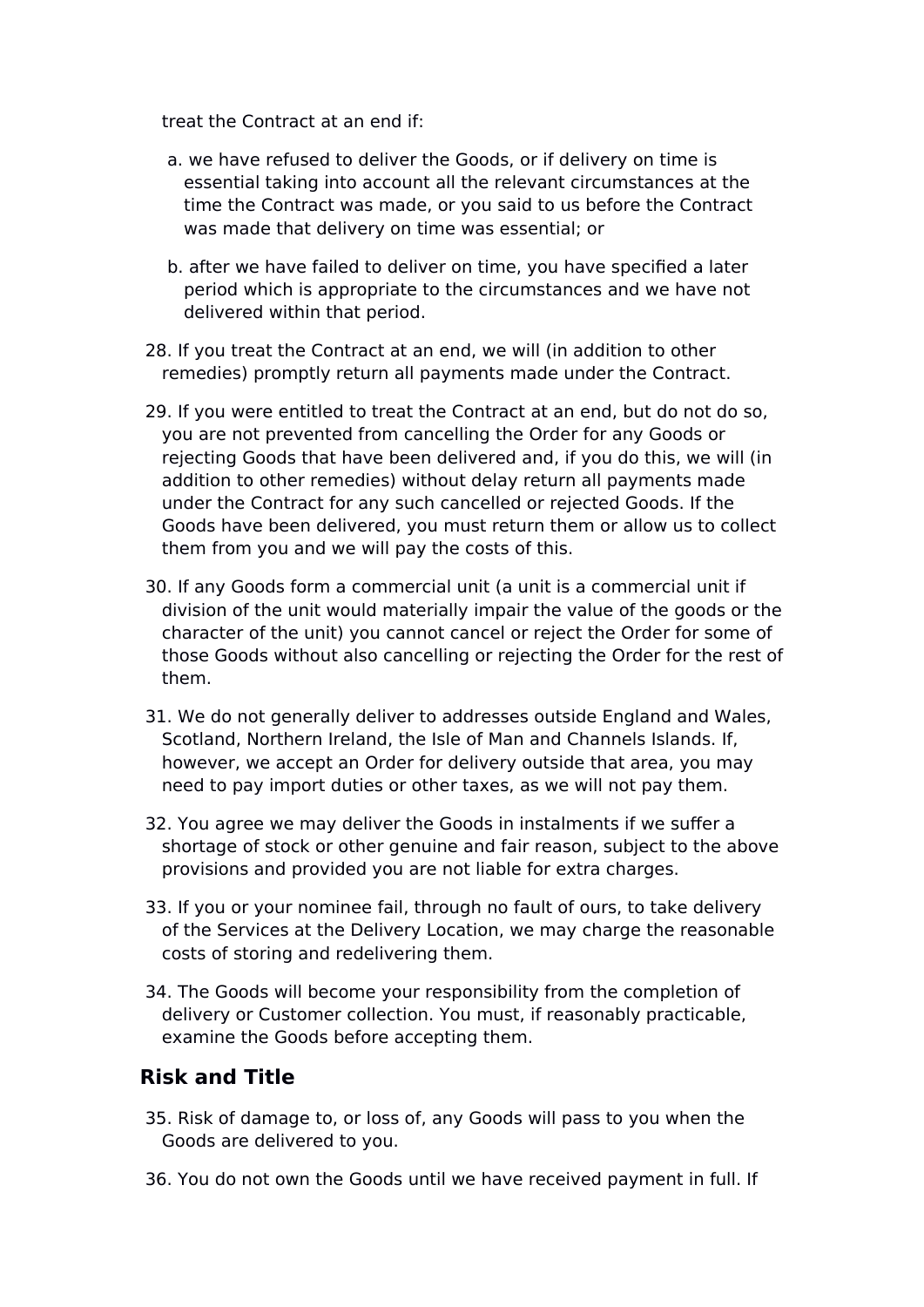full payment is overdue or a step occurs towards your bankruptcy, we can choose, by notice to cancel any delivery and end any right to use the Goods still owned by you, in which case you must return them or allow us to collect them.

#### **Withdrawal and cancellation**

- 37. You can withdraw the Order by telling us before the Contract is made, if you simply wish to change your mind and without giving us a reason, and without incurring any liability.
- 38. You can cancel the Contract except for any Goods which are made to your special requirements by telling us no later than 7 calendar days from the day the Contract was entered into. If you simply wish to change your mind and without giving us a reason, and without liability, except in that case, you must return to any of our business premises the Goods in undamaged condition at your own expense. Then we must without delay refund to you the price for those Goods and Services which have been paid for in advance, but we can retain any separate delivery charge. This does not afect your rights when the reason for the cancellation is any defective Goods or Services.

## **Conformity**

- 39. We have a legal duty to supply the Goods in conformity with the Contract, and will not have conformed if it does not meet the following obligation.
- 40. Upon delivery, the Goods will:
	- a. be of satisfactory quality
	- b. be reasonably fit for any particular purpose for which you buy the Goods which, before the Contract is made, you made known to us (unless you do not actually rely, or it is unreasonable for you to rely, on our skill and judgment) and be fit for any purpose held out by us or set out in the Contract: and
	- c. conform to their description.
- 41. It is not a failure to conform if the failure has its origin in your materials.
- 42. We will supply the Services with reasonable skill and care.
- 43. In relation to the Services, anything we say or write to you, or anything someone else says or writes to you on our behalf, about us or about the Services, is a term of the Contract (which we must comply with) if you take it into account when deciding to enter this Contract, or when making any decision about the Services after entering into this Contract. Anything you take into account is subject to anything that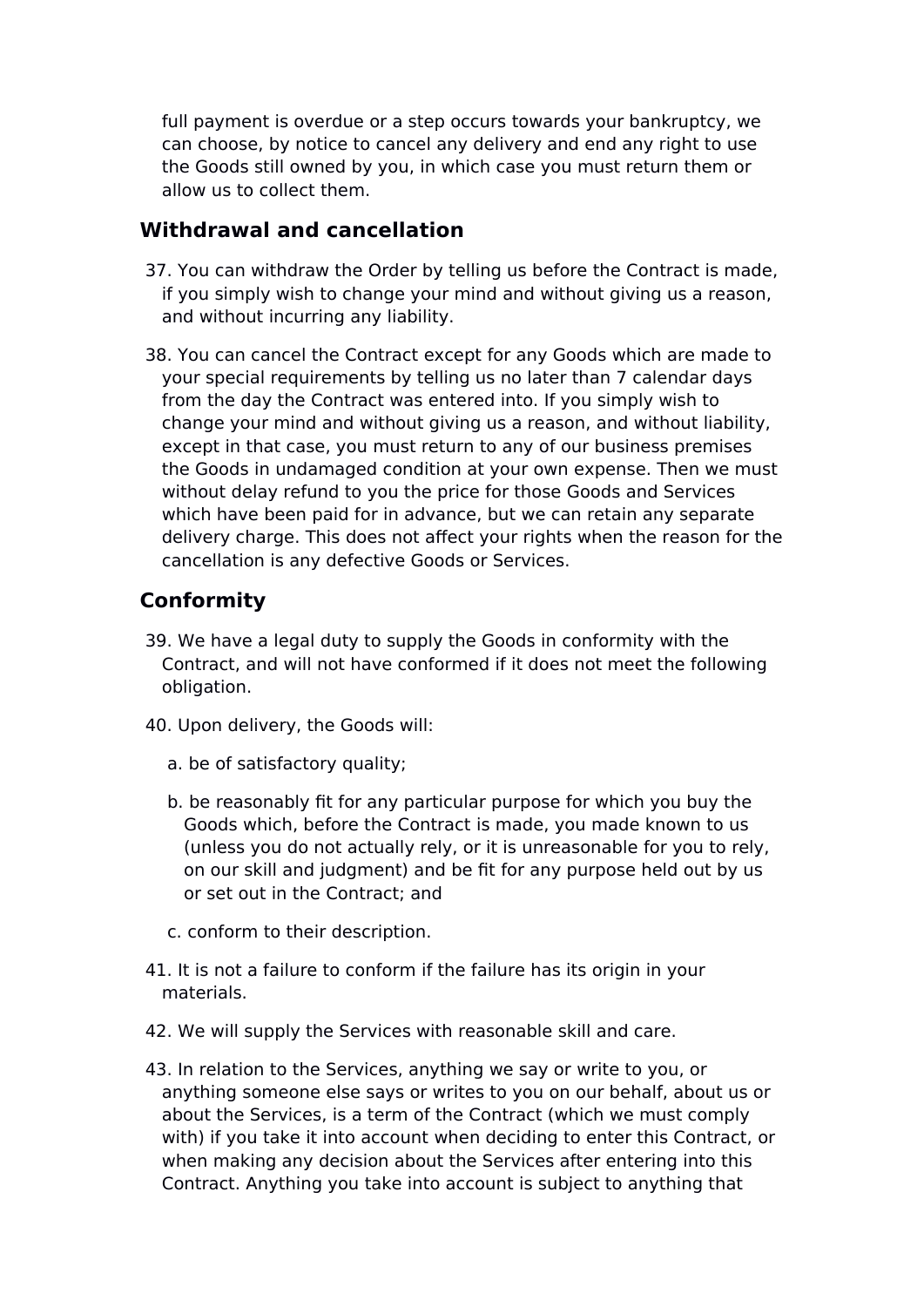qualified it and was said or written to you by us or on behalf of us on the same occasion, and any change to it that has been expressly agreed between us (before entering this Contract or later).

#### **Duration, termination and suspension**

- 44. The Contract continues as long as it takes us to perform the Services.
- 45. Either you or we may terminate the Contract or suspend the Services at any time by a written notice of termination or suspension to the other if that other:
	- a. commits a serious breach, or series of breaches resulting in a serious breach, of the Contract and the breach either cannot be fixed or is not fixed within 30 days of the written notice; or
	- b. is subject to any step towards its bankruptcy or liquidation.
- 46. On termination of the Contract for any reason, any of our respective remaining rights and liabilities will not be afected.

#### **Successors and our sub-contractors**

 47. Either party can transfer the benefit of this Contract to someone else, and will remain liable to the other for its obligations under the Contract. The Supplier will be liable for the acts of any sub-contractors who it chooses to help perform its duties.

#### **Circumstances beyond the control of either party**

- 48. In the event of any failure by a party because of something beyond its reasonable control:
	- a. the party will advise the other party as soon as reasonably practicable; and
	- b. the party's obligations will be suspended so far as is reasonable, provided that that party will act reasonably, and the party will not be liable for any failure which it could not reasonably avoid, but this will not afect the Customer's above rights relating to delivery and the right to cancel below.

## **Excluding liability**

49. We do not exclude liability for: (i) any fraudulent act or omission; or (ii) death or personal injury caused by negligence or breach of the Supplier's other legal obligations. Subject to this, we are not liable for (i) loss which was not reasonably foreseeable to both parties at the time when the Contract was made, or (ii) loss (eg loss of profit) to your business, trade, craft or profession which would not be sufered by a Consumer - because we believe you are not buying the Services and